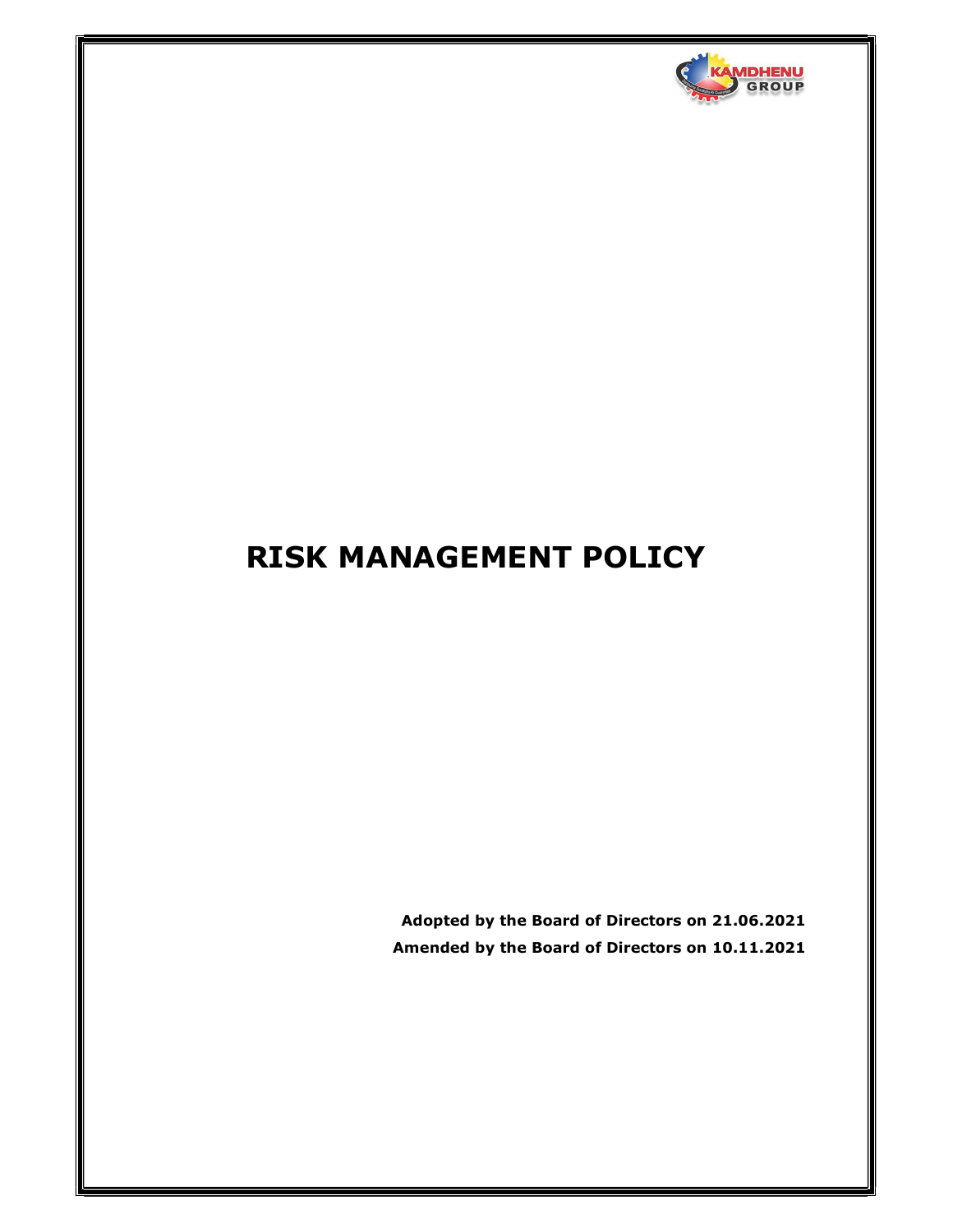

# KAMDHENU LIMITED

Corporate Identity Number: L27101HR1994PLC092205 Regd. Office: 2nd Floor, Tower-A, Building No. 9, DLF Cyber City, Phase-III, Gurugram - 122 002 Website: www.kamdhenulimited.com Phone: 0124-4604500

#### RISK MANAGEMENT POLICY

### 1. BACKGROUND

#### 1.1 Requirement as per Companies Act, 2013 ('the Act'):

- **Responsibility of the Board**: As per Section 134(3) of the Act, requires the Board of Directors of a Company, as part of the Board's Report, to furnish a statement indicating development and implementation of a risk management policy for the Company including identification therein of elements of risk, if any, which in the opinion of the Board may threaten the existence of the Company.
- Responsibility of the Audit Committee : As per Section 177(4) of the Act, Every Audit Committee shall act in accordance with the terms of reference specified in writing by the Board which shall, inter alia, include- (vii) Evaluation of internal financial controls and risk management systems.
- Responsibility of the Independent Directors: As per Schedule IV of the Act [Section 149(8)] - Code for Independent Directors II. Role and functions: The independent directors shall: (1) help in bringing an independent judgment to bear on the Board's deliberations especially on issues of strategy, performance, risk management, resources, key appointments and standards of conduct; (4) satisfy themselves on the integrity of financial information and that financial controls and the systems of risk management are robust and defensible.

# 1.2 Requirement as per SEBI (Listing Obligations and Disclosure Requirements) Regulations, 2015 ("Listing Regulations"):

- Regulation 17(9) of the Listing Regulations, requires the Company to lay down procedures about risk assessment and risk minimization.
- Regulation 21 of the Listing Regulations, requires the Risk Management Committee to formulate detailed risk management policy which shall include: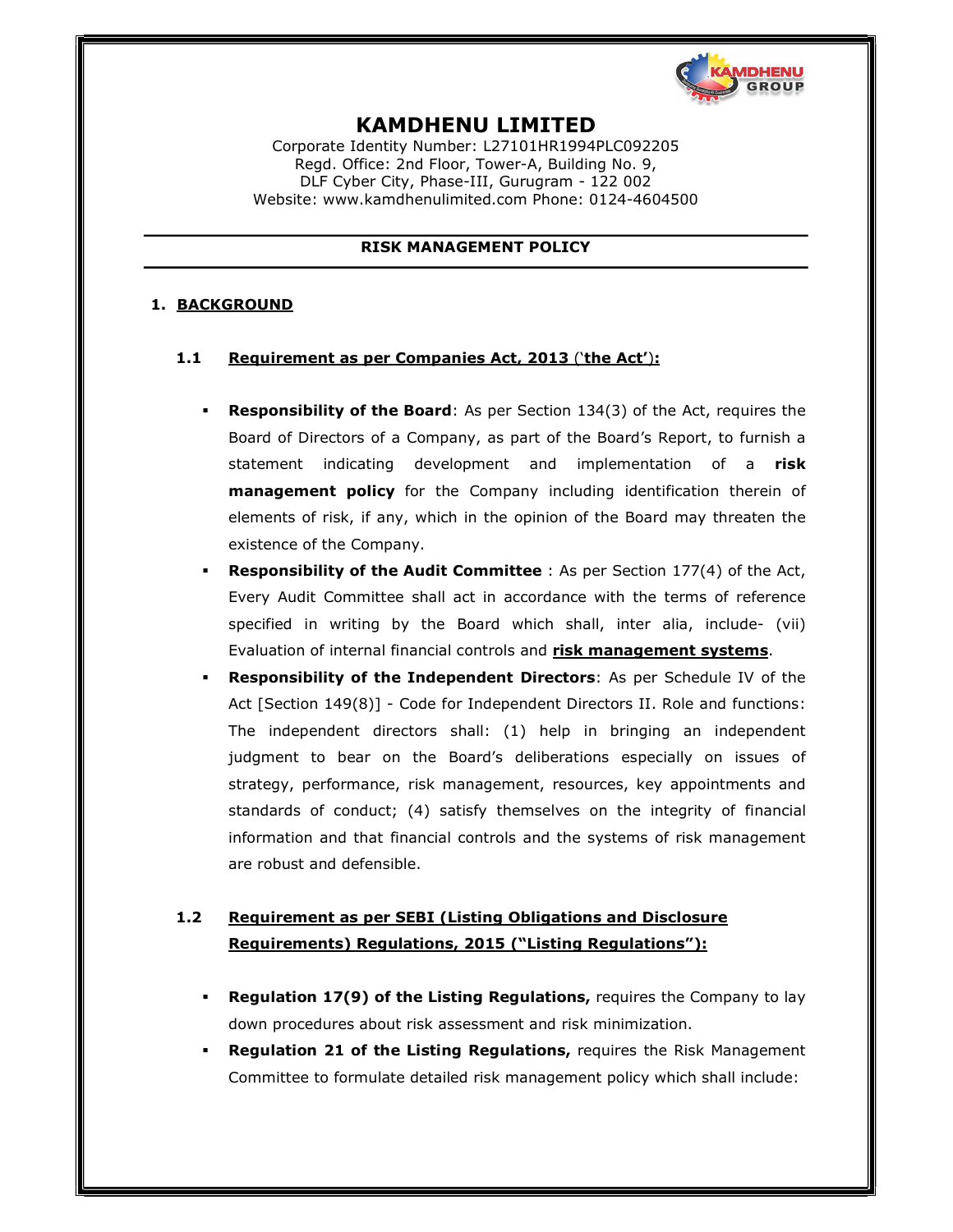

- a. A framework for identification of internal and external risks specifically faced by the listed entity, in particular including financial, operational, sectoral, sustainability (particularly, ESG related risks), information, cyber security risks or any other risk as may be determined by the Committee.
- b. Measures for risk mitigation including systems and processes for internal control of identified risks.
- c. Business continuity plan.

Listing Regulations notified on July 08, 2016 read with SEBI notification dated May 05, 2021 effective from May 06, 2021, as amended from time to time, requires top one thousand listed entities based on market capitalization (calculated as on March 31 of every financial year) to formulate a Risk Management Policy (hereinafter referred as "Policy"). As per the amendment, once the provisions of Listing Regulations become applicable to a listed entity on the basis of market capitalisation, it shall continue to apply irrespective of change in the market capitalization.

# 2. OBJECTIVE

The main objective of this Policy is to ensure sustainable business growth with stability and to promote a pro-active approach in reporting, evaluating and resolving risks associated with the Company's business. In order to achieve the key objective, this Policy establishes a structured and disciplined approach to Risk Management, in order to guide decisions on risk related issues. The specific objectives of this Policy inter alia are:

- To ensure that all the current and future material risk exposures of the Company are identified, assessed, quantified, appropriately mitigated, minimized and managed i.e. to ensure adequate systems for risk management.
- To establish a framework for identification of internal and external risks specifically faced by the Company, in particular including financial, operational, sectoral, sustainability (particularly, ESG related risks), information, cyber security risks or any other risk as may be determined by the Risk Management Committee ("the Committee")for the company's risk management process and to ensure its implementation.
- To measure risk mitigation including systems and processes for Internal Control of identified risks.
- To formulate Business Continuity Plan.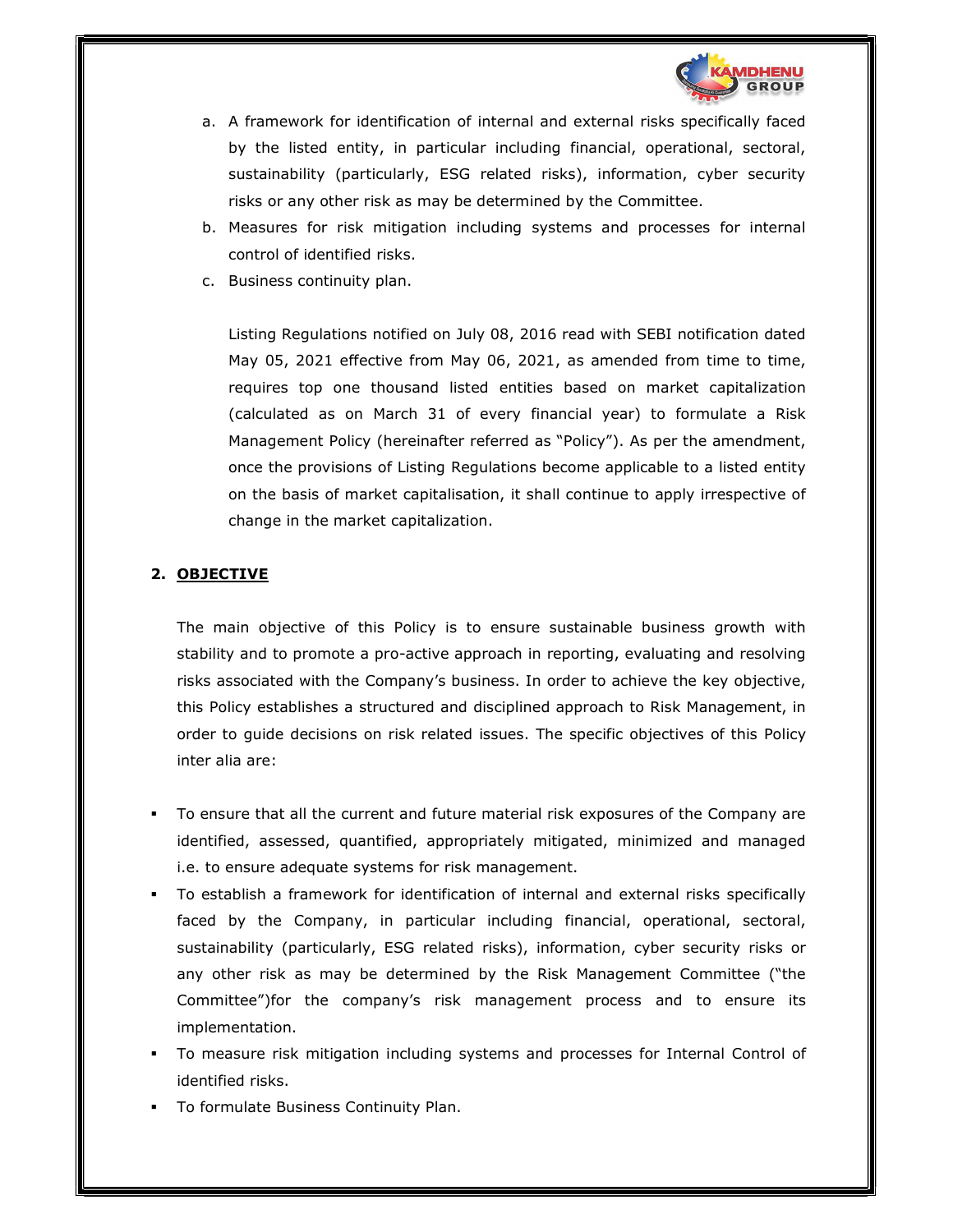

- To enable compliance with appropriate regulations, wherever applicable, through the adoption of best practices.
- To assure business growth with financial stability.

# 3. RISK MANAGEMENT COMMITTEE:

# 3.1 COMPOSITION AND FUNCTION:

The Risk Management Committee shall consist of minimum three members with majority of them being members of the Board of Directors, including at least one Independent Director. The Chairperson of the Risk Management Committee shall be a member of the Board of Directors and senior executives of the listed entity may be members of the committee.

The Company Secretary shall act as the Secretary to the Committee.

# The Risk Management Committee shall:

- 
- 
- review the Risk report produced by the Management at frequent intervals;<br>the reports from the various assurance functions on a periodic basis;<br>the Committee shall also take note of risk related disclosures made by Management in regulatory filings such as the Annual Report, Information Memorandum etc.;<br>assist the Audit Committee and the Board of Directors in the evaluation of risk
- management systems of the Company.

# 3.2 MEETINGS:

The Risk Management Committee should meet at least two times in a year and not more than 180 days shall elapse between two consecutive meetings. The Quorum for the meeting of the Committee shall be a minimum of two members or one-third of the Members of the Committee, whichever is higher, including at least one member of the Board.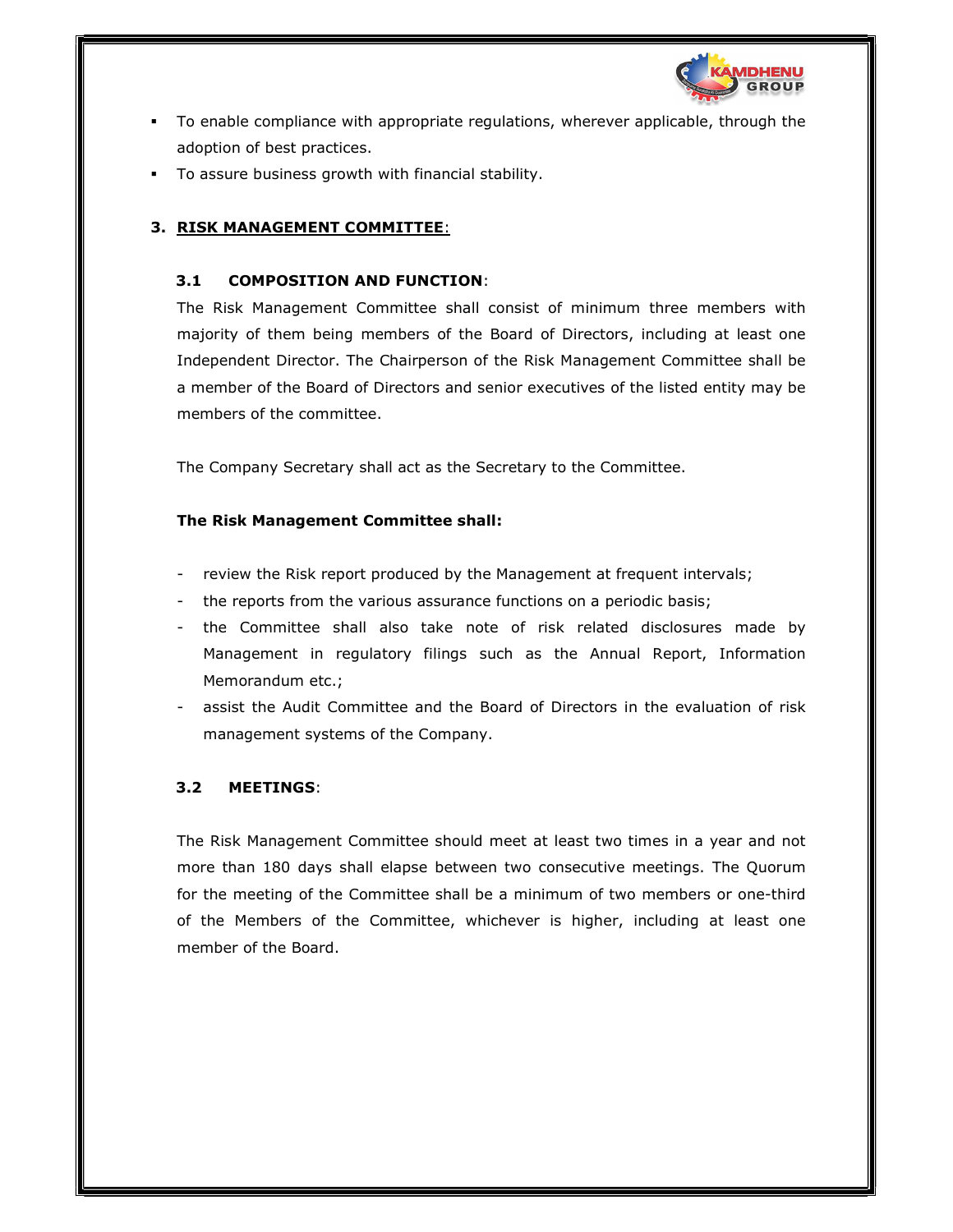

#### 4. RISK MANAGEMENT FRAMEWORK

#### 4.1 PURPOSE OF FRAMEWORK:

Risk management is a continuous process that is accomplished throughout the life cycle of a Company. It is an organized methodology for continuously identifying and measuring the unknowns; developing mitigation options; selecting, planning, and implementing appropriate risk mitigations; and tracking the implementation to ensure successful risk reduction. Effective risk management depends on risk management planning; early identification and analyses of risks; early implementation of corrective actions; continuous monitoring and reassessment; and communication, documentation, and coordination.

A framework for identification of internal and external risks faced by the Company, in particular including financial, operational, sectoral, sustainability (particularly, Environmental, Social and Governance related risks), information, cyber security risks or any other risk as may be determined by the Committee shall be prepared.

#### 4.2 PROCESS OF RISK MANAGEMENT IMPLEMENTATION:

#### i. Schedule for Risk Management Implementation:

The Chief Risk Officer ("CRO") will be supported by a Risk Management team consisting of Head of the Departments ("HODs"). This team will implement the Risk Management in their respective departments.

#### ii. Orientation Program on Risk Management:

HODs will conduct the Orientation Program for their respective department, whenever required, if any.

#### iii.Risk Mitigation at Department level:

The HODs of the respective departments is called "RISK OWNER" who finally short list the potential risks of his department which need mitigation plan.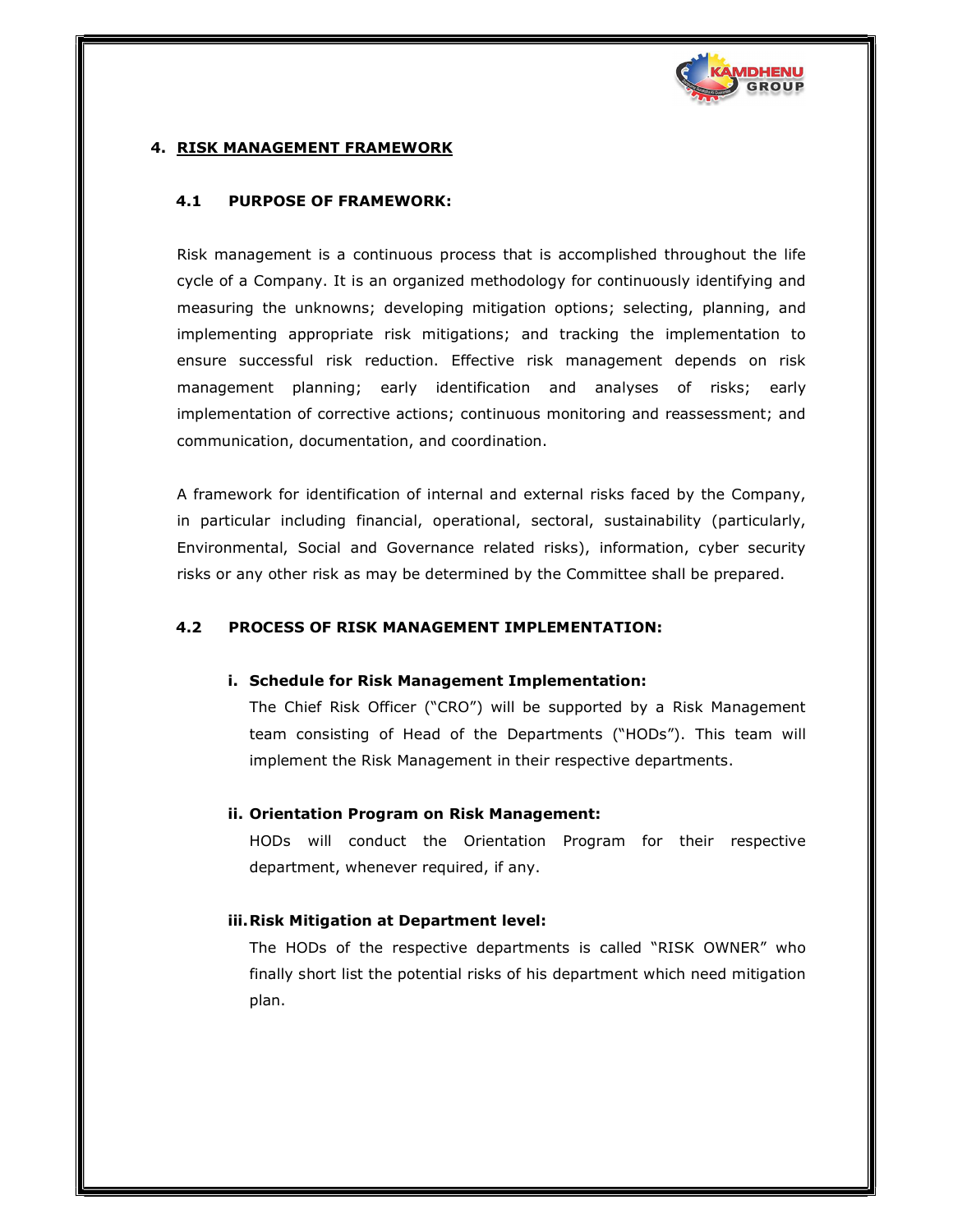

#### iv.Risk Profile

Risk profiles are to be prepared by the concerned HOD which contains vital information about the risk, contributing factors, risk treatment plan, responsibilities and target dates etc.

### v. Periodical Reviews:

The risks are to be monitored and treated by the Risk owner as scheduled in the risk profile. The risk owner will review all the risks identified and profiled on **quarterly basis** with reference to the risk treatment plan. The risk owners are required to record the treatment of the Risk and share all the details with Chief Risk Officer of the Company.

# vi.Chief Risk Officer:

CRO will oversee the establishment of RM system across the organization. CRO will periodically inform the Audit Committee and Board of Directors about its implementation and coverage. CRO shall take necessary action for implementing suggestions/directions given by the Board on the implementation of Risk Management.

# 4.3 STEPS IN RISK MANAGEMENT

- i. Risk Identification
- ii. Risk Assessment
- iii. Risk Analysis
- iv. Risk Treatment Mitigation
- v. Risk Control and Monitoring
- vi. Risk Strategy

# i. RISK IDENTIFICATION

This involves continuous identification of events that may have negative impact on the Company's performance. Processes have been identified by the Company and their key activities have been selected for the purpose of risk assessment. Identification of risks, risk events and their relationship are defined on the basis of discussion with the risk owners and secondary analysis of related data, previous internal audit reports, past occurrences of such events etc.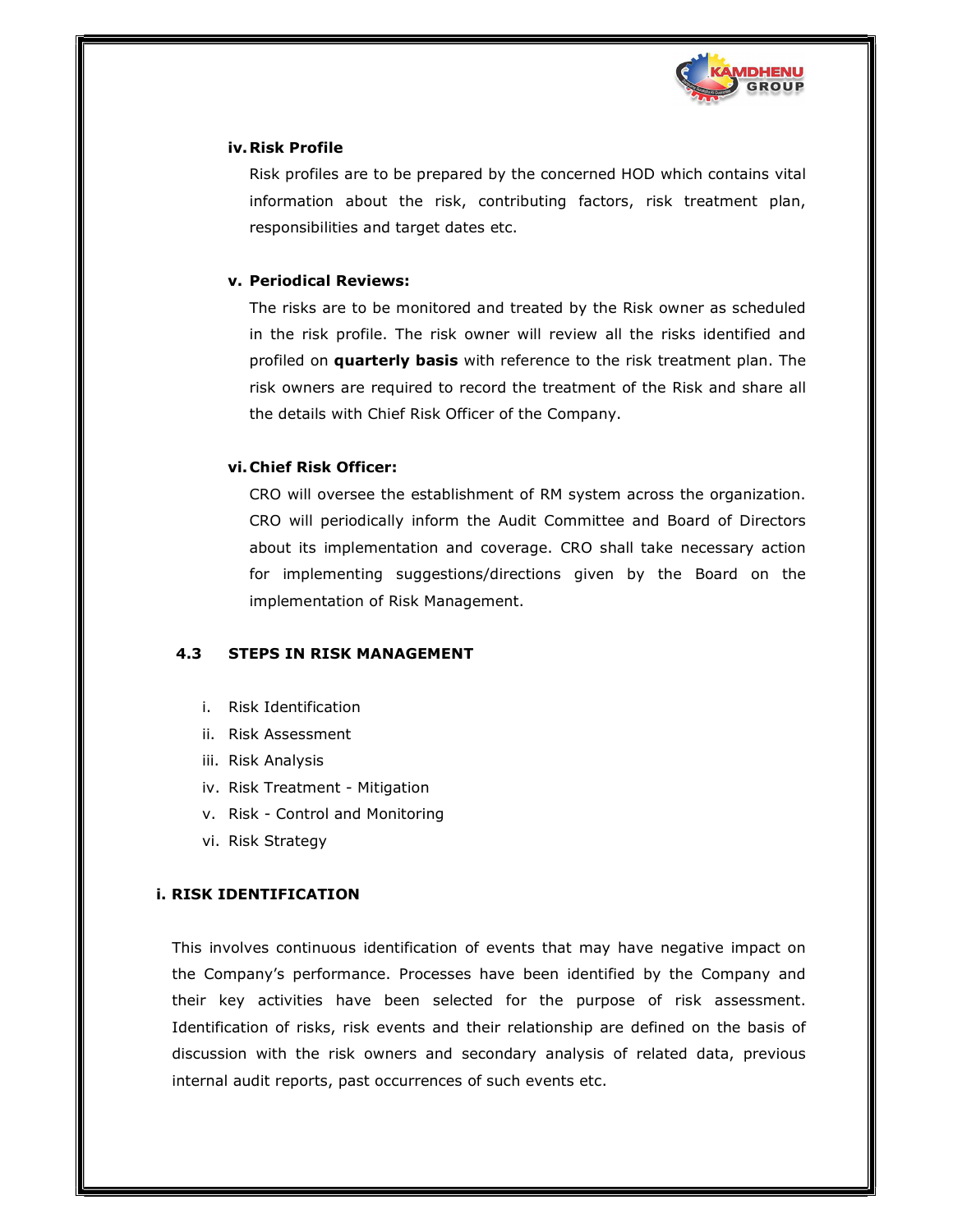

The Company has identified few risks associated with the business and operations of the Company as below:

- a. Operational risk -Manufacturing defects, labour unrest, injuries, accidents, suspended operations of a plant may impact the operations of the Company.
- **b. Financial risk** The financial risks relate to adequate liquidity for routine operations and availability of funds for expansions, impact of currency fluctuations, change in credit ratings, etc. It also includes the risks associated with the investments of the Company. The investments of the Company should be made on the basis of financial modelling and the currency fluctuations be examined regularly.
- c. Sectoral risk The Sectoral risk refers to the influence of industry variables such as demand-supply outlook, input risk, input cost fluctuation, competition, utilisation levels along with the impact of government regulations and policies on the Company.

# d. Other Examples of identified risks are as follows:

- $\triangleright$  Failure in implementing its current and future strategic plans
- $\triangleright$  Significant and rapid technological change
- $\triangleright$  Damage to its reputation
- $\triangleright$  Its products losing market appeal and the Company not being able to expand into new product lines or attracting new types of investors
- $\triangleright$  Its risk management methods and insurance policies not being effective or adequate
- $\triangleright$  Security risks and cyber-attacks
- $\triangleright$  Insufficient systems capacity and system failures

#### ii. RISK ASSESSMENT

Risk assessment is the process of risk prioritization. Likelihood and Impact of risk events have been assessed for the purpose of analysing the criticality. The potential impact may include: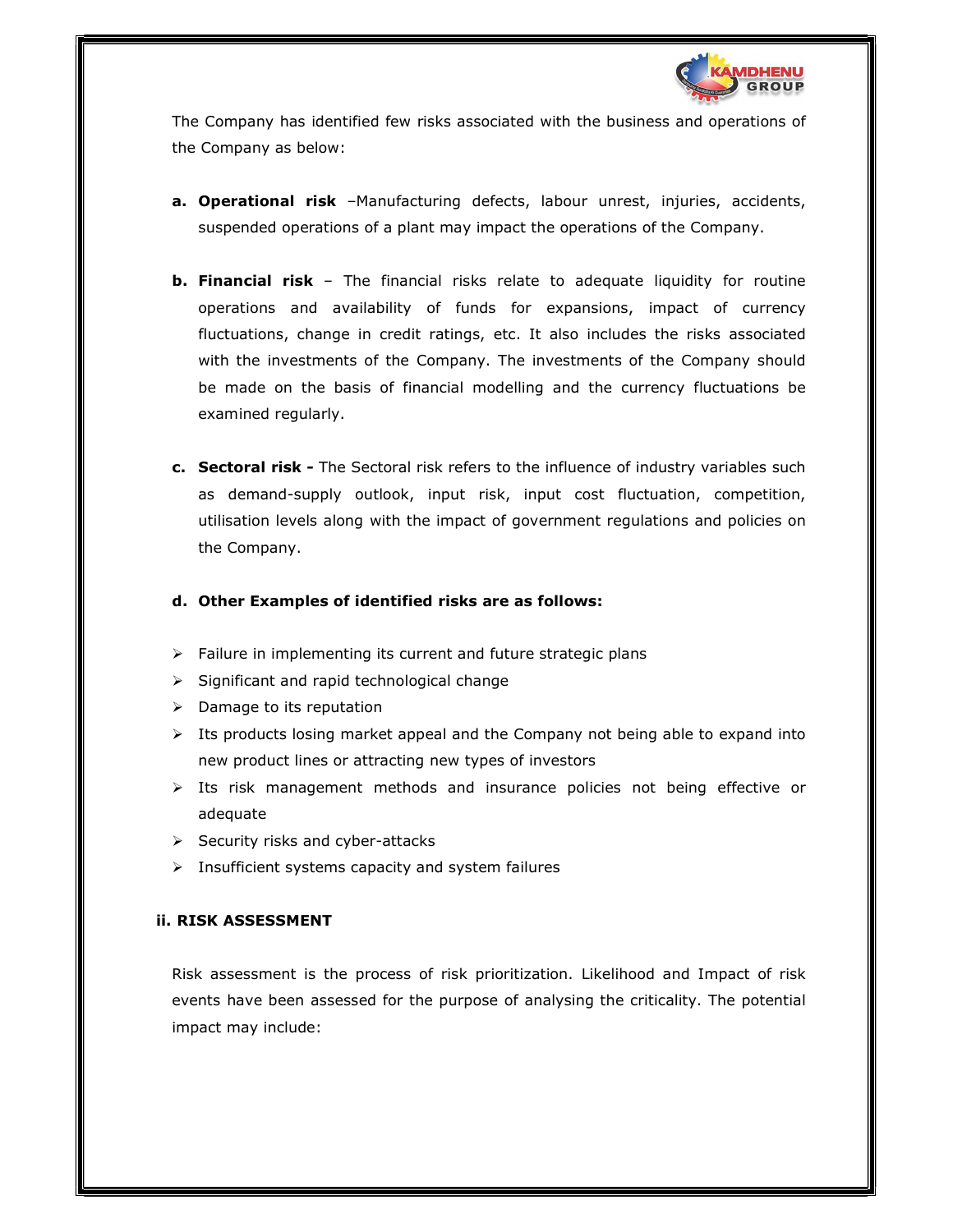

- A. On a periodic basis risk, external and internal risk factors are assessed by responsible managers across the organization. The risks are identified and formally reported through mechanisms such as operation reviews and committee meetings.
	- External risks factors:
		- Economic Environment
		- $\triangleright$  Political Environment
		- $\triangleright$  Competition
		- $\triangleright$  Fluctuations in trading activities
		- $\triangleright$  Changes in interest rates
		- $\triangleright$  Changes in government policies
		- > Broad market trends and other factors beyond the Company's control significantly reducing demand for its services and harming its business, financial condition and results of operations.
- B. Internal control is exercised through policies and systems to ensure timely availability of information that facilitate pro-active risk management.
	- Internal risks factors:
		- $\triangleright$  Project Execution
		- **▶ Contractual Compliance**
		- > Operational Efficiency
		- $\triangleright$  Hurdles in optimum use of resources
		- **▶** Quality Assurance
		- > Environmental Management
		- > Human Resource Management
		- $\triangleright$  Culture and values

#### iii. RISK ANALYSIS

Risk Analysis is to be conducted taking the existing controls into consideration. Risk events assessed as "high" or "very high" criticality may go into risk mitigation planning and implementation; low and medium critical risk to be tracked and monitored on a watch list.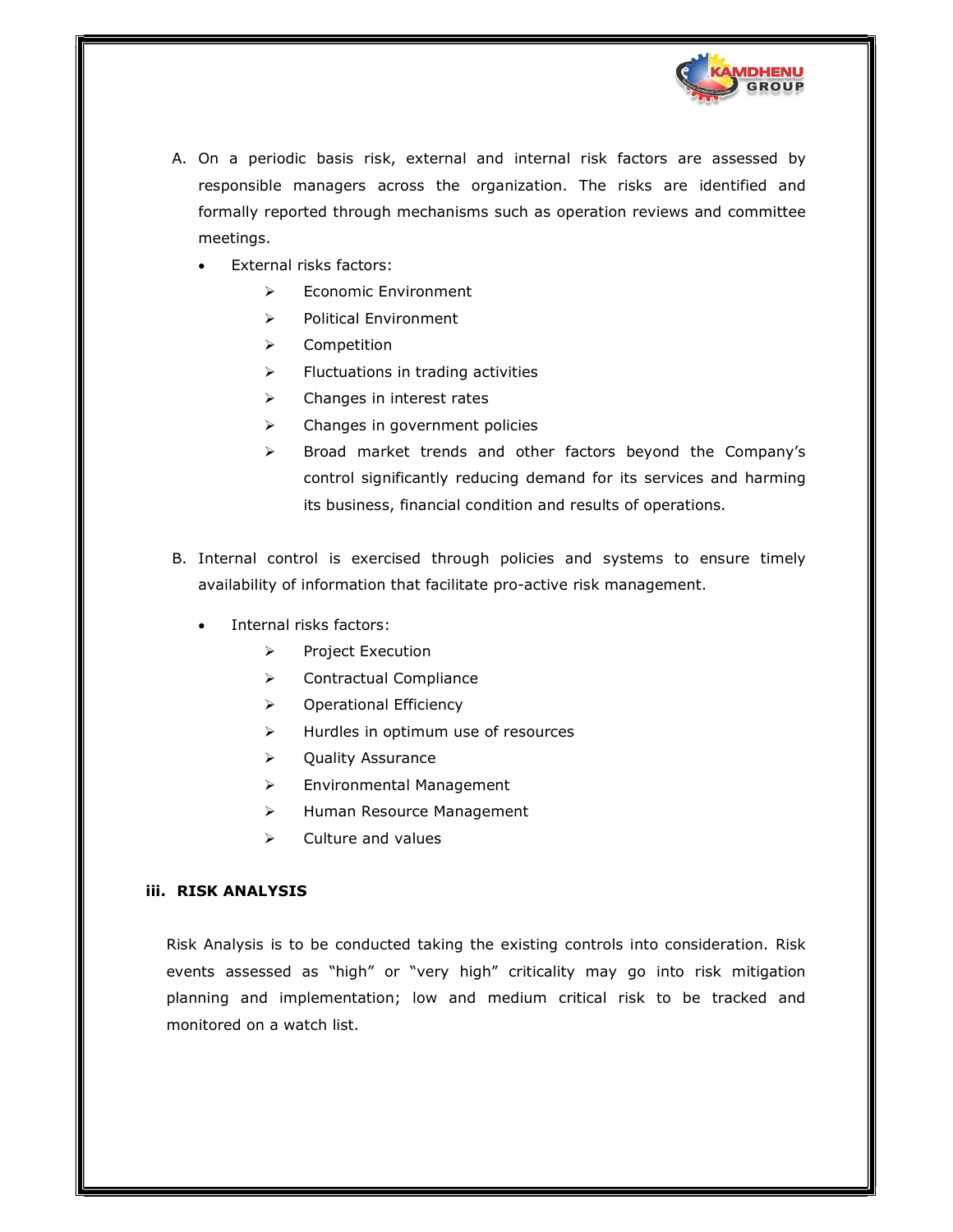

### iv. RISK TREATMENT - MITIGATION

To ensure that the above risks are mitigated, Kamdhenu Limited will strive to:

- 1. Involve all functions in the overall risk identification and mitigation exercise;
- 2. Link the risk management process to the strategic planning and internal audit process;
- 3. The Risk Management Committee shall have access to all information necessary to fulfil its responsibilities. It has the powers to seek information from any employee, obtain outside legal or other professional advice and secure attendance of outsiders with relevant expertise, if it considers necessary;
- 4. The Risk Management Committee may in its judgment periodically commission risk management analysis of the Company;
- 5. Adequate disclosures pertaining to the risks (including commodity risks) being faced by the Company, may be made as per the materiality criteria defined in the 'Policy for determination of materiality for disclosure of events or information' of the Company.

#### **CONTROL AND MONITORING MECHANISM**

Risk management uses the output of a risk assessment and implements countermeasures to reduce the risks identified to an acceptable level. This policy provides process of assessing and mitigating risks identified within functions and associated processes. In circumstances where the accepted risk of a particular course of action cannot be adequately mitigated their status shall be continuously monitored and periodically presented to Risk Management Committee and Audit Committee.

#### vi. RISK STRATEGY

Kamdhenu Limited recognizes that risk is an integral and unavoidable component of business and is committed to managing the risk in a proactive and effective manner.

The Company believes that the Risk cannot be eliminated. However, it can be:

a) Transferred to another party, who is willing to take risk, say by buying an insurance policy or entering into a forward contract;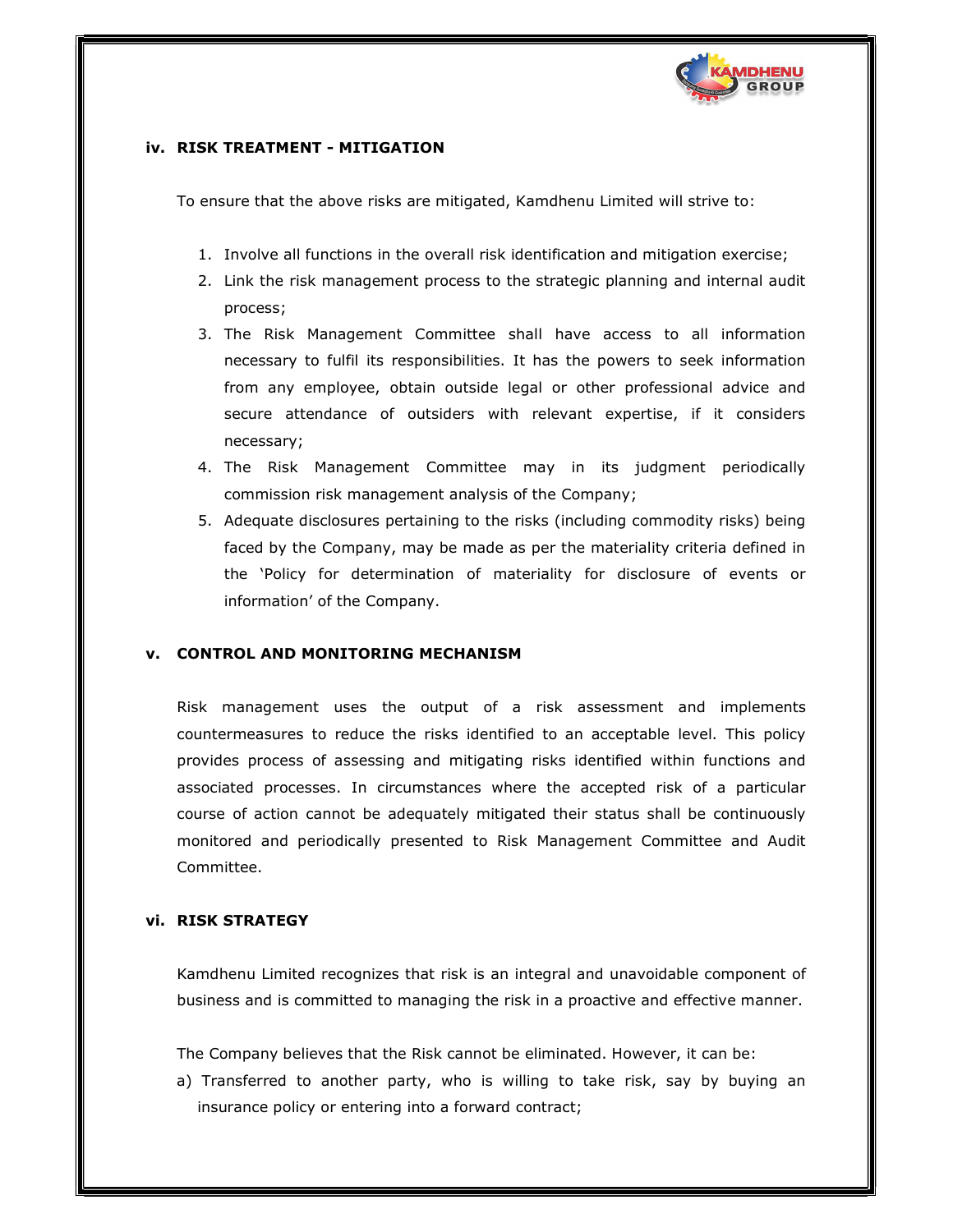

- b) Reduced by having good internal controls;
- c) Avoided by not entering into risky businesses;
- d) Retained to either avoid the cost of trying to reduce risk or in anticipation of higher profits by taking on more risk; and
- e) Shared by following a middle path between retaining and transferring.

# 5. BUSINESS CONTINUTY PLAN

Business continuity plan refers to maintaining business functions or quickly resuming them in the event of a major disruption, whether caused by a fire, flood or any other act of god. A business continuity plan outlines procedures and instructions an organization must follow in the face of such disasters; it covers business processes, assets, human resources, business partners and more.

Company shall have well documented Business continuity plan for any contingent situation covering all perceivable circumstances. The Business continuity plan may be reviewed and amended by the Risk Management Committee.

# 6. APPOINTMENT OF CHIEF RISK OFFICER

The Board of Directors of the Company in their meeting held on 10<sup>th</sup> November, 2021 has appointed Mr. Harish Kumar Agarwal, Chief Financial Officer and Head-Legal, as Chief Risk Officer of the Company as recommended by the Risk Management Committee in its meeting held on 10<sup>th</sup> November, 2021. Details of Chief Risk Officer of the Company:

 Mr. Harish Kumar Agarwal Chief Financial Officer, Head Legal and Chief Risk Officer 2nd Floor, Tower-A, Building No. 9, DLF Cyber City, Phase-III, Gurugram - 122 002.

# 7. RISK REPORTING

The Board of Directors of the Company shall review and evaluate the risk management system of the Company, as and when required, so that the management controls the risks through properly defined network.

Head of Departments or such other authorized persons by Board shall be responsible for implementation of the risk management system as may be applicable to their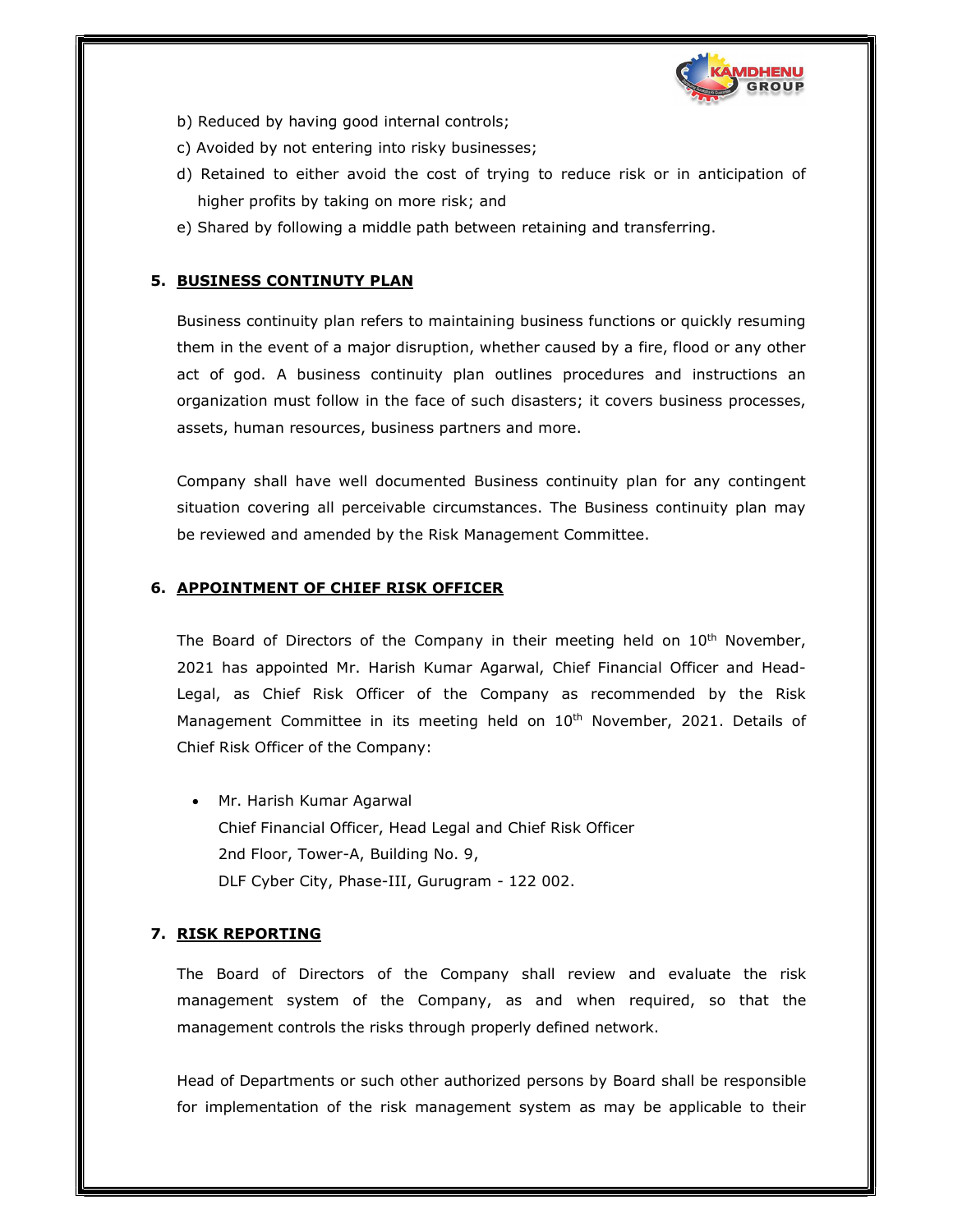

respective areas of functioning and report to the Board / Audit/ Risk Management Committee, as the case may be.

Every Head of Departments or such other authorized persons by Board shall also give details regarding any apparent risk and prospective opportunities relating to their departments on periodic basis to the Board.

While the Company will be monitoring, evaluating and responding to risks. Only significant risks (or those that could become significant) need to be reported to the Risk Management Committee, Audit Committee and Board.

Significant risks include those risks that have a high likelihood or significant impact i.e. having risk exposure or where there is limited ability for mitigation by the Company. These risks are identified and assessed based on the Company's expertise, judgement and knowledge

# 8. DISCLOSURES

# Board's responsibility statement

Board of Directors shall include a statement indicating development and implementation of a risk management policy for the Company including identification therein of elements of risk, if any, which in the opinion of the Board may threaten the existence of the Company in its Board Report.

The Board of Directors of the Company and the Audit and Risk Management Committee shall periodically review and evaluate the risk management system of the Company, so that the Management controls the risks through risk management framework.

# 9. AMENDMENTS

The Board of Directors as per the recommendations of Committee (s) can amend this Policy, as and when deemed fit. Any or all provisions of this Policy are subject to revision/ amendment in accordance with the Rules, Regulations, Notifications etc. on the subject as may be issued by relevant statutory authorities, from time to time. In case of any amendment(s), clarification(s), circular(s) etc. issued by the relevant authorities found inconsistent with the provisions laid down under this Policy, then